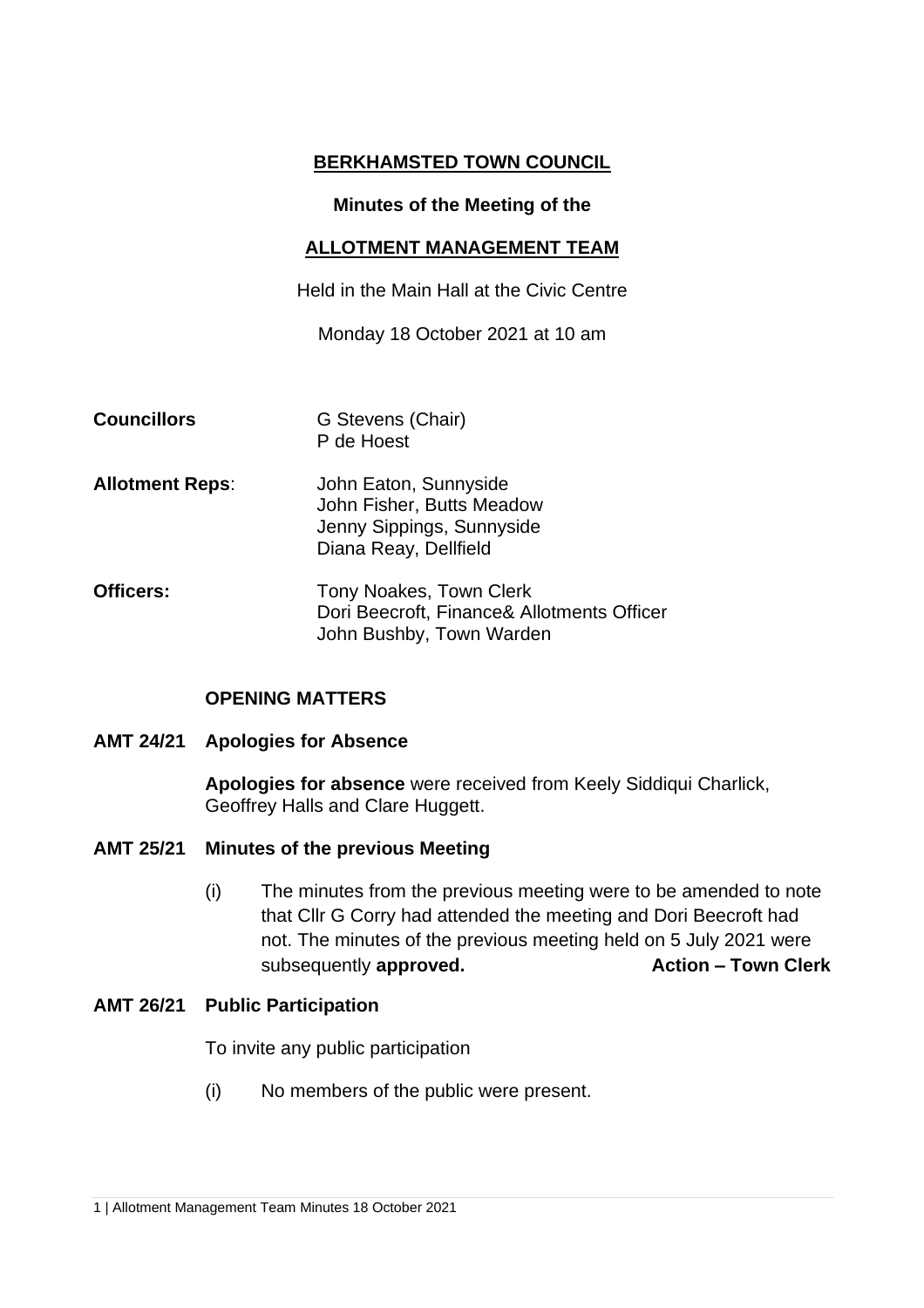# **FINANCE MATTERS**

### **AMT 27/21 Rent demand for 2021/22.**

An update was given at the meeting about the rent receipts and cancellation of tenancies to date (3 weeks after invoice date):

- (i) Value of rent receipts as at the date of the meeting came to almost £8K, this included both bank transfers and cheques. This equates to approximately 65% of the total value invoiced.
- (ii) A total of 6 tenancy cancellations had been received.

# **AMT 28/21 Water Charge Reconciliations & an alternative way of water supply for the allotments**

- (i) The forecast for water usage for 21/22 was tracking at a much higher rate than previous years. The current estimate for first half year actual and second half year forecast, was approximately £3K. This was almost twice the total for 20/21. This increase was due to a mix of estimated bills and actuals for previous years. Water usage would continue to be monitored closely.
- (ii) A discussion took place about the possibility of removing all hose access to water and replacing with new tanks with push button water access. It was noted that the National Allotment Society does not advocate the use of hoses. It was decided, because of the type/terrain of our allotment sites and continued access to water for all tenants, that the continued use of water by hose would be allowed. Tenants currently using hoses pay an extra water charge.

# **ALLOTMENT MATTERS**

- **AMT 29/21** To consider, as appropriate, allotment and plot inspection reports and other current matters at:
	- (i) Dellfield (DR) The fallen tree next to the railway line fence is booked to be removed on the 16 November, starting at 1100hrs. The delay in clearing the tree was down to the availability of tree surgeons and also finding a company who could complete the job because of its proximity to the railway line. The Town Clerk will liaise with the tree surgeon to make sure half the tree is left on site for allotment use. **Action – Town Clerk**
	- (ii) Sunnyside Old and Sunnyside New. (JE) The clearing of the Tea Hut area had begun, in preparation for a new seating area with